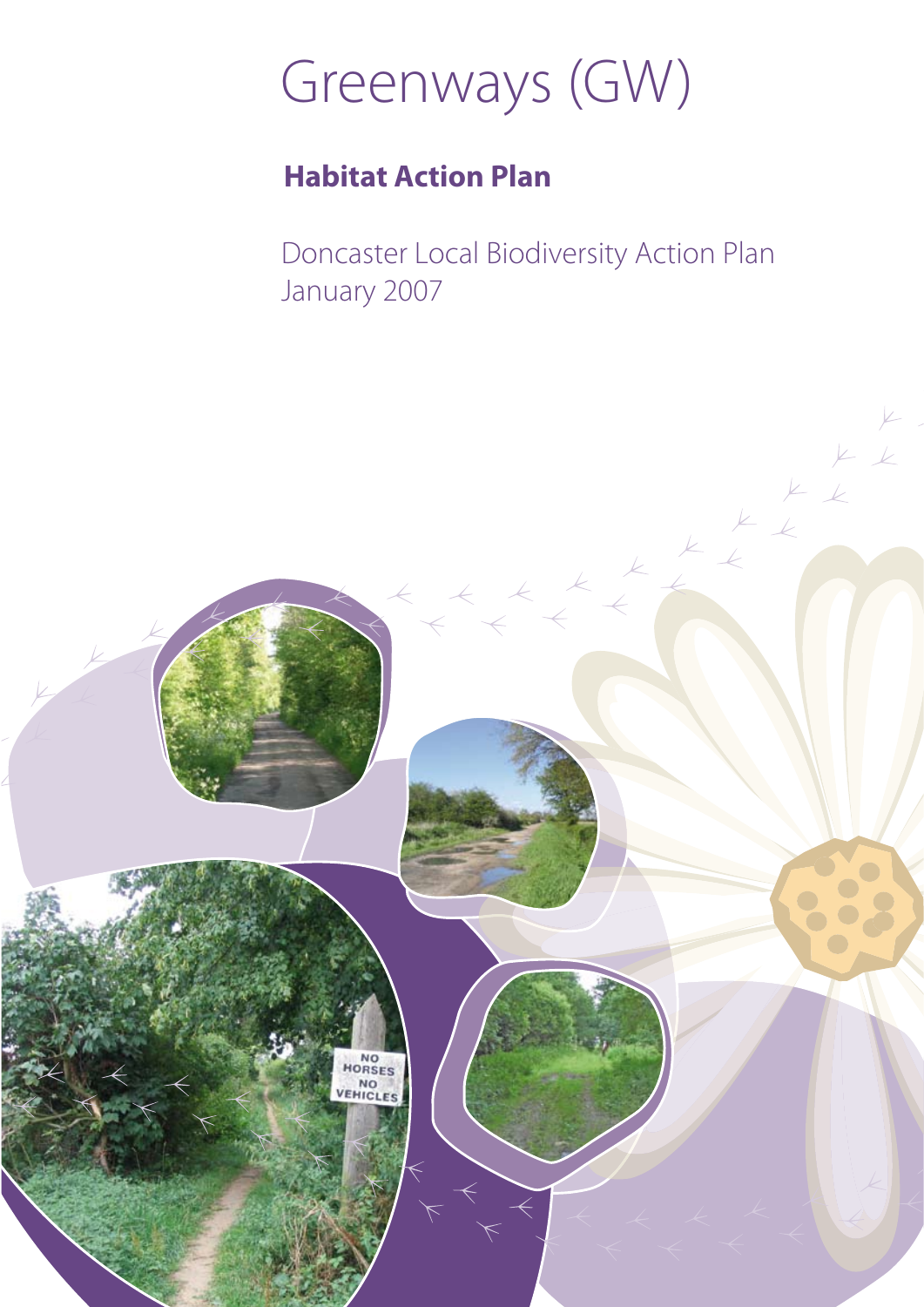|                                                        | Page |
|--------------------------------------------------------|------|
| 1. Description                                         |      |
| 2. National status                                     |      |
| 3. Local status                                        | 2    |
| 4. Legal status                                        | 4    |
| 5. Links to associated habitats & species              | 5    |
| 6. Current factors causing loss or decline             | 6    |
| 7. Current local action                                |      |
| 8. Objectives, targets & proposed actions              | 10   |
| 9. Indicative Habitat distribution & Opportunities map | 17   |

Doncaster Biodiversity Action Partnership Doncaster Council, Environmental Planning, 2nd Floor, Danum House, St Sepulchre Gate, Doncaster, DN1 1UB.

> Telephone: 01302 862896 Email: bio.diversity@doncaster.gov.uk

www.doncaster.gov.uk/biodiversity

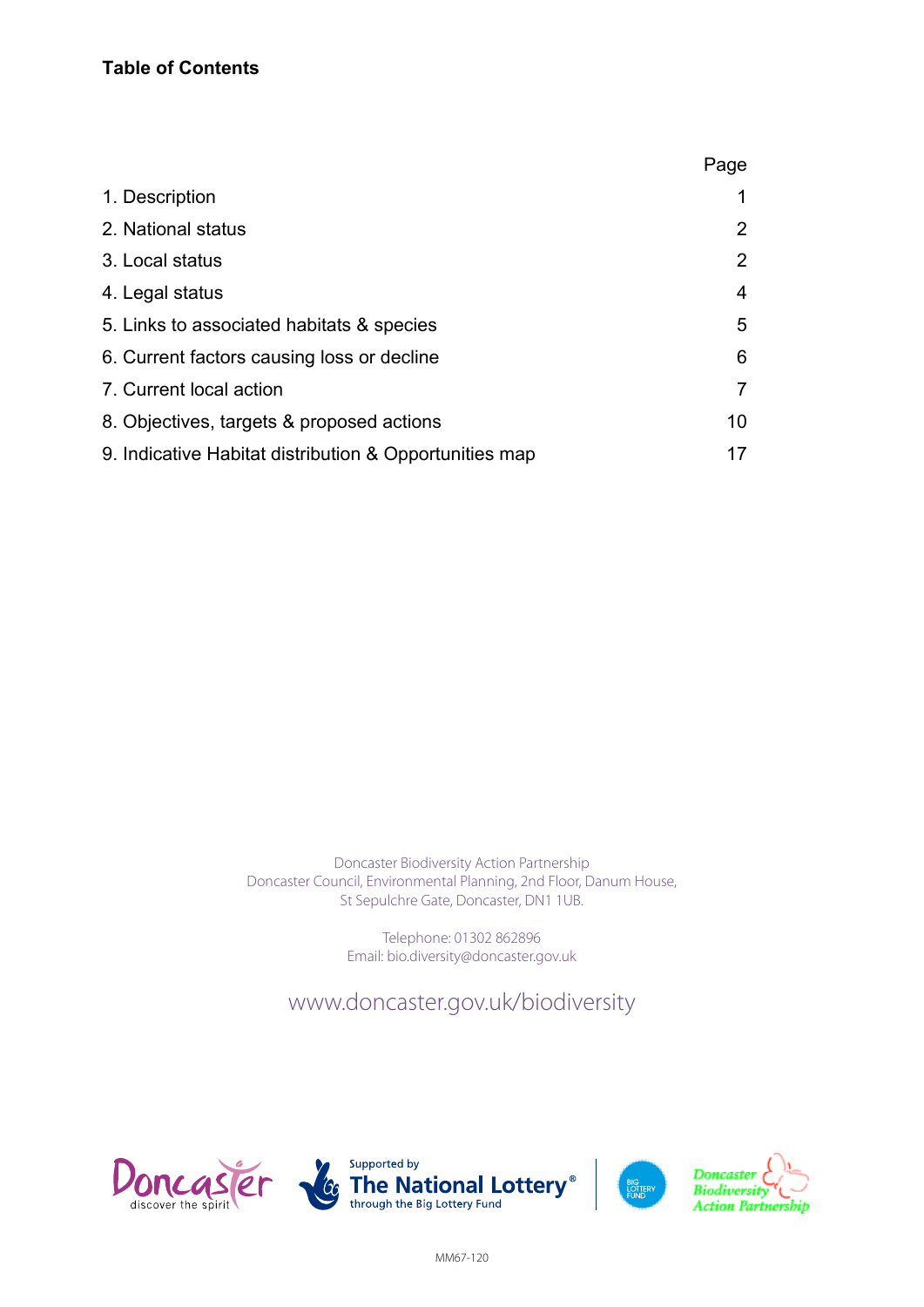#### <span id="page-2-0"></span>**1. Description**

1.1 Greenways are essentially pedestrian, cycle, equestrian or in some cases vehicle routes away from the surfaced highway. They connect people to amenities, services and open spaces in and around towns, cities and the countryside, and are used for leisure, commuting and for access to agricultural land and properties. In some cases a historic right for vehicle access is in place, e.g. a byway. Listed Streets<sup>[1](#page-2-0)</sup> on the Adopted Highways Map of the Borough is a useful research resource to locate green lanes and byways that have been lost or are no longer obvious.

1.2 By their very nature Greenways provide wildlife corridors, particularly when flanked by long-established and connecting or continuous linear habitats. Habitat fragmentation is a major factor causing decline for many key biodiversity species. Wildlife corridors are a means of physically linking habitats. They facilitate species dispersal between otherwise isolated habitats and movement across hostile areas, enabling species to expand their range and colonise new sites. Such corridors can also provide shelter, food and possibly breeding sites. Hedgerows are an incredibly valuable habitat often associated with Greenways. They can provide food, cover and nesting opportunities for a range of species and are particularly important for mammals such as bats, voles and mice, insects, and for nesting, foraging or hunting birds. Raptors such as **barn owls** *(Tyto alba)* and **kestrels** *(Falco tinnunculus)* are often seen hunting along Greenways, where favourable habitat for hunting exists. Bats also rely on linear features within the landscape to forage at night and are often seen darting up and down Greenways, particularly those supporting tall verges, hedges or ditches. Botanical species of conservation interest include **Spindle** (*Euonymus europaeus)* and **spurge laurel** (*Daphne laureola),* which are locally characteristic of Greenways found in the Southern Magnesian Limestone Natural Area.

 $\overline{a}$ 

 $1$  A DMBC map showing all the adopted maintained highways in the Borough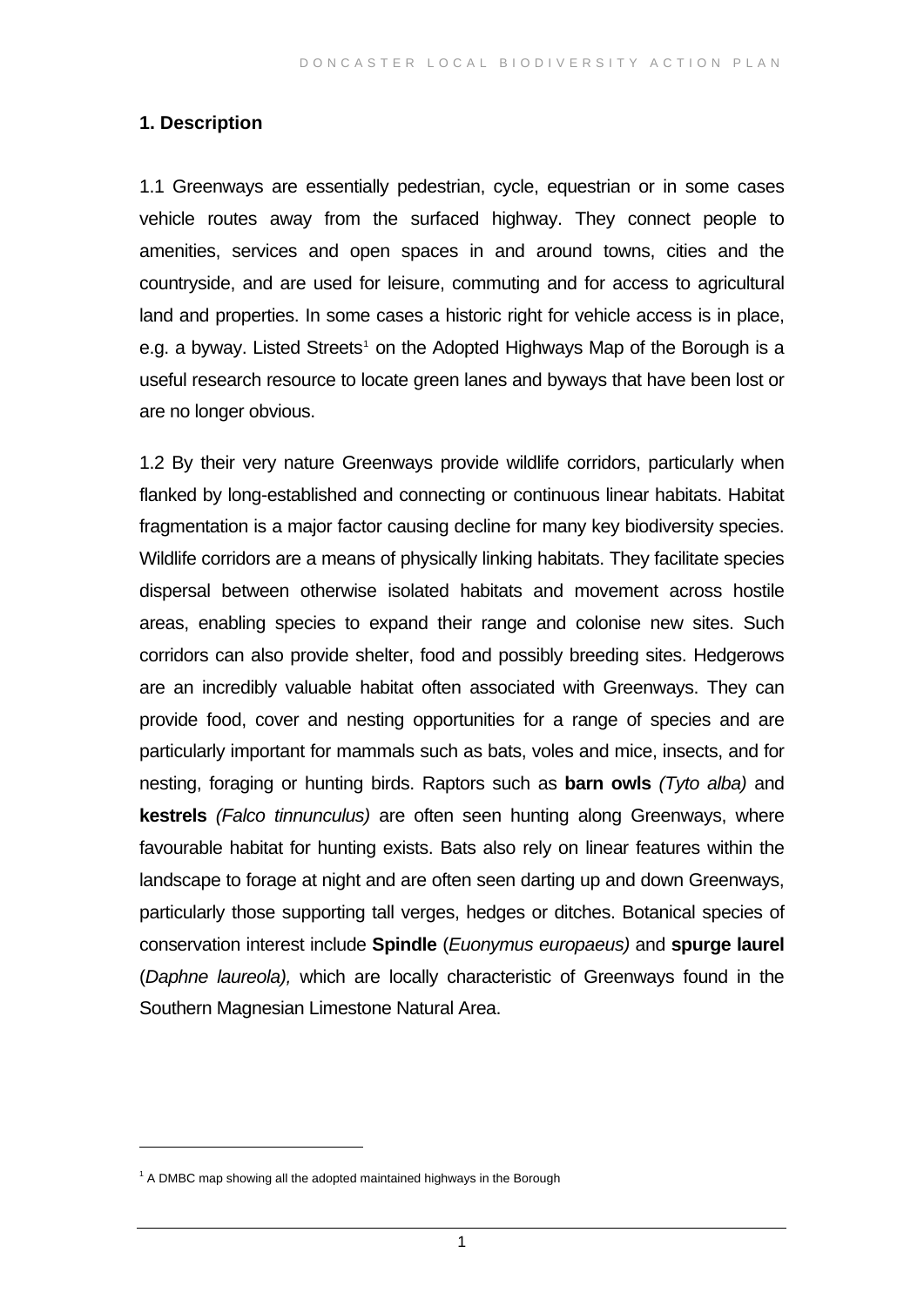1.3 Greenways provide an important network of wildlife habitat around the country. Whilst often incorporating hedgerows, Greenways can also provide a different variety of habitat types, including tall grassland, short grassland, bare ground, scrub, tree lines, ditch lines and wet mud, rubble or gravel substrates. Such variety provides niches for more specialist species and creates a diverse wildlife assemblage as a whole. This degree of connectivity and structure means that Greenways should not be underestimated as an important wildlife habitat in their own right and as a fundamental conservation resource.

#### **2. National status**

2.1 The majority of Greenways are designated as public rights of way, and as such are recorded on the 'definitive maps' of each administrative borough or district. Research indicates that 17,000 km of Greenways have been created or are planned nationally for the near future. $2$ 

#### **3. Local status**

3.1 Doncaster Borough's rights of way network has over 450 kilometres of public footpaths, bridleways and byways on 560 separate routes. These range in length from a few metres, to long distance routes, with the Trans Pennine Trail tracking over 30 kilometres within the Borough and much more beyond. These routes vary completely in character, from formal urban routes to entirely rural and significantly vegetated historic towpaths, a number of which are managed by the Environment Agency and British Waterways. Some Greenways are on historic track ways, some on disused railway lines and others have been created as part of new developments. The green lanes around the Borough's northern villages, primarily Fishlake and Sykehouse, are well known examples of historic routes with important biodiversity features. However, whilst being a treasured asset for the local people and wildlife, many of them are overgrown and degraded. An

 $\overline{a}$ 

<span id="page-3-0"></span><sup>&</sup>lt;sup>2</sup> Source: Countryside Agency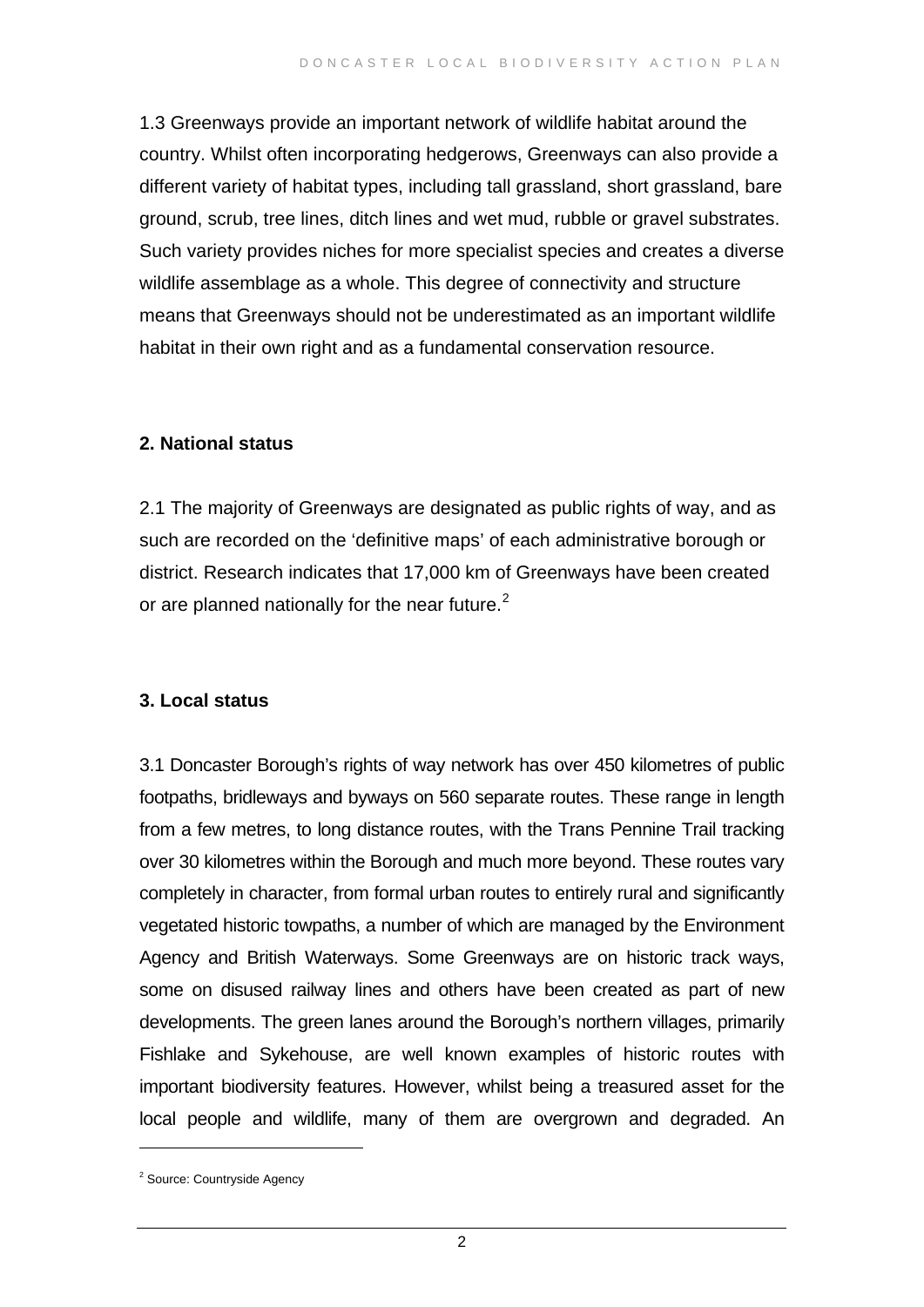extensive, well-maintained rights of way network can significantly help to provide access to the countryside, through exposure to a variety of different habitats enroute and also by providing links or "corridors" to key nature conservation sites.

3.2 The following Greenways are designated as Sites of Scientific Interest (SSIs) in the Doncaster Borough; Edlington/Dearne Valley Railway Embankment (SSI 2.9), Common Lane (SSI 2.10), Church Lane Railway Embankments (SSI 2.11), St Catherine's Railway Embankments, Delves and Cuttings (SSI 2.24), Marsh Lane (SSI 8.12), Jone's Cable (SSI 9.18) and Roman Ridge, North and South (SSI 3.4a+b).

3.3 A good example of a Greenway with valuable wildlife habitat is the Trans Pennine Trail ([TPT](http://www.transpenninetrail.org.uk/)). The TPT also links a number of significant nature conservation sites and habitats across the UK. In Doncaster Borough the TPT links; Denaby Ings SSSI (Site of Special Scientific Interest), Sprotbrough Flash SSSI, and Pot Ridings Wood SSSI along the Don Gorge, and stretches on to Cusworth Hall (SSI 3.10), and Owston Wood (SSI 7.15). This linkage is not only beneficial in leisure terms, but also facilitates species dispersal.

3.4 The Doncaster Greenway is currently 14km long and runs north to south across the Borough, connecting Highfields Country Park to the TPT near the town centre, including part of the Roman ridge. The next phase of route creation will link the southern part of Doncaster Borough and will again be approximately 14km long.

3.5 The Loversall 1 Bridleway is approximately 4km long and links into [Potteric Carr](http://www.yorkshire-wildlife-trust.org.uk/pottericCarrNatureReserve.htm) SSSI and Local Nature Reserve. The Peatlands Way is a nationally important/ promoted route in the region, which runs through the north of the Borough.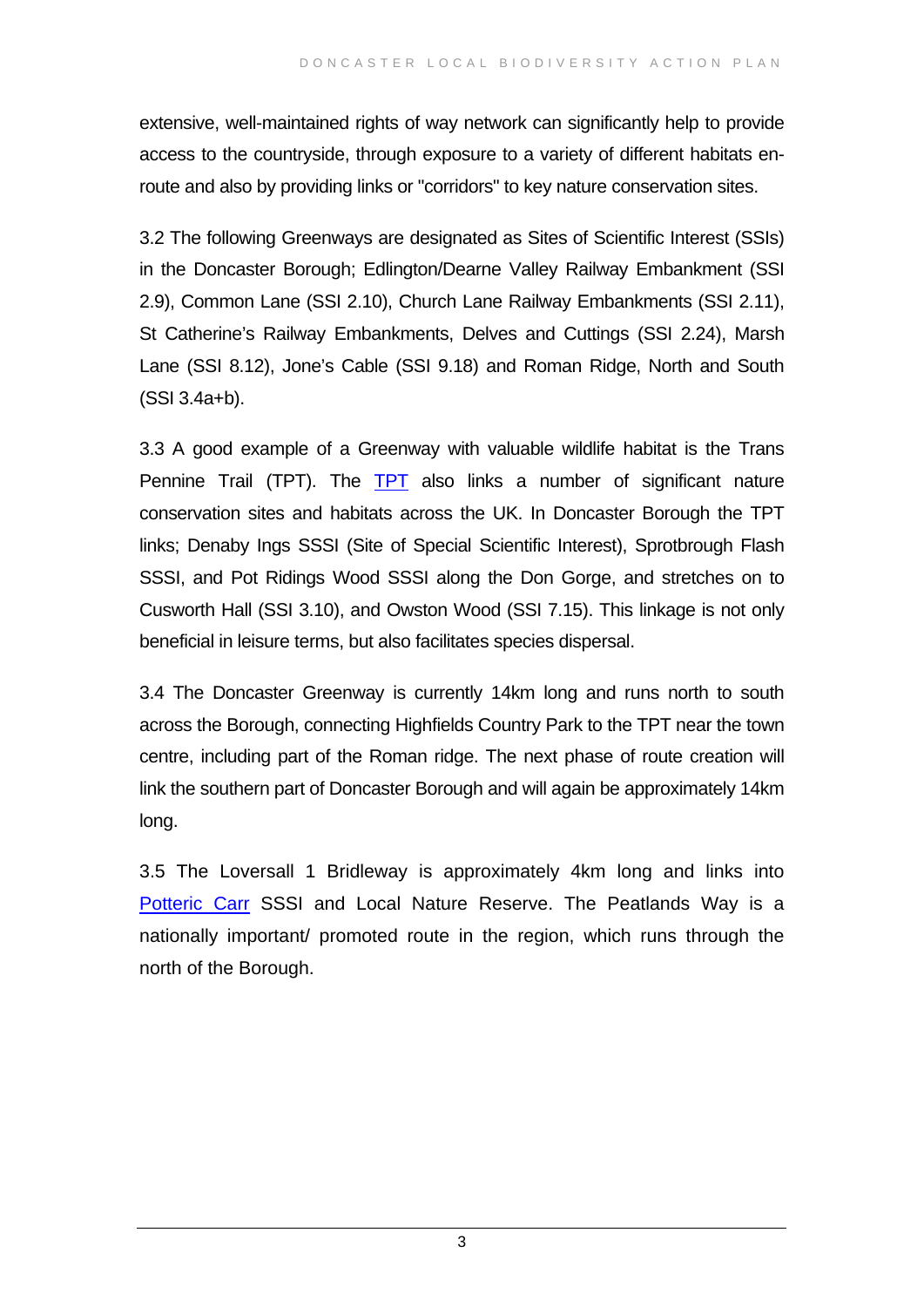3.6 Seven Yards Road (SSI 8.31a+b) is seven yards wide from side to side and is thought to be an old Roman Road. It is designated as a public highway privately maintained and runs from the M18 to Great Gate Wood (SSI 4.51) in Armthorpe. This right of way is yet to be added to the definitive map, pending the investigation of the claim under the Countryside and Rights of Way Act 2000.

#### **4. Legal status**

4.1 The majority of Greenways are designated as public rights of way (footpaths, bridleways or byways). A designated public right of way is protected and managed under the Highways Act 1980 and the Rights of Way Act 1990. Further duties are placed on Local Authorities as a result of the Countryside and Rights of Way Act 2000. However, whilst protecting the existence and maintenance of the route itself, the duties under the Highways Act and Countryside and Rights of Way Act do not provide any explicit protection for wildlife or habitats along the routes. Local Authorities also have a requirement under the Wildlife and Countryside Act 1981 (as amended) to continually review the definitive map. The cut off date for new claims is currently 2026.

4.2 A few Greenways are designated as SSIs locally, and therefore receive a degree of protection through planning policy.

4.3 The promotion of countryside facilities that may provide wildlife corridors is actively encouraged through the EU Habitats and Species Directives and National Regulations.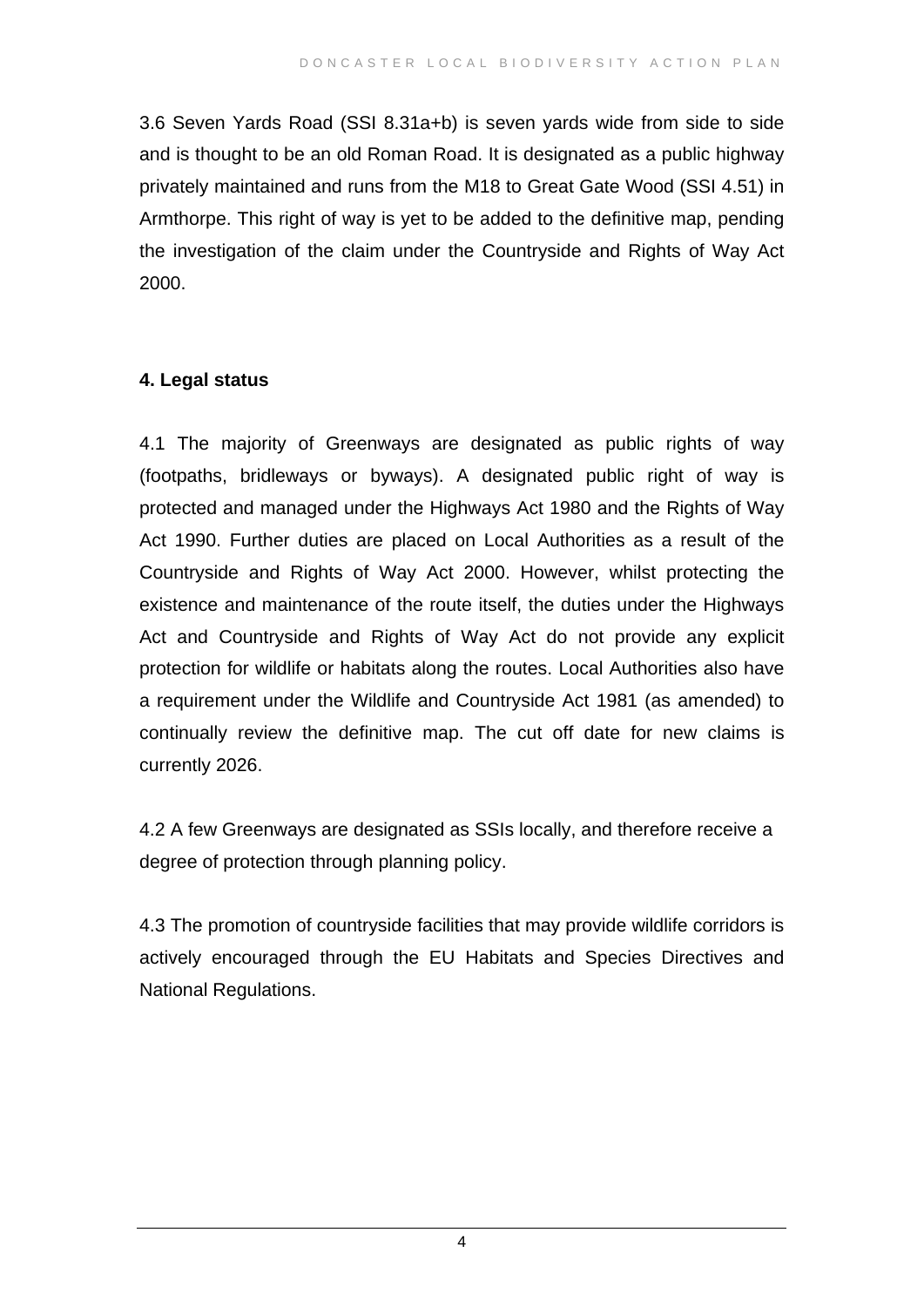#### **5. Links to associated habitats & species**

5.1 Aside from their intrinsic wildlife value, Greenways essentially help to connect the Borough's key habitats and nature conservation sites.

The Greenways Habitat Action Plan is linked to the following Habitat Action Plans:

- Marshes and Swamps, Lakes and Ponds, Ditches and Drains (MLD)
- Arable Field Margins (AFM)
- Ancient and Species Rich Hedgerows (ASH)
- Urban Greenspace (UG)
- Limestone Woodland (LW)
- Lowland Heathy Oak Woodland (LHW)
- Wet Woodland (WW)
- Neutral and Wet Grassland (NWG)
- Limestone Grassland (LG)
- Lowland Heathland / Acid Grassland Mosaic (HAG)
- Post Industrial and Brownfield Land (PIB)
- Rivers, Canals, Oxbows, Major Streams and Subsidence Flashes (RCF)

5.2 **'A Species Audit of Doncaster Borough'** has been produced as part of the Doncaster Local Biodiversity Action Plan. Species highlighted in bold within the Habitat Action Plans are identified within Doncaster's Species Audit and are conservation priorities. The Audit identifies **61** species associated with Greenways.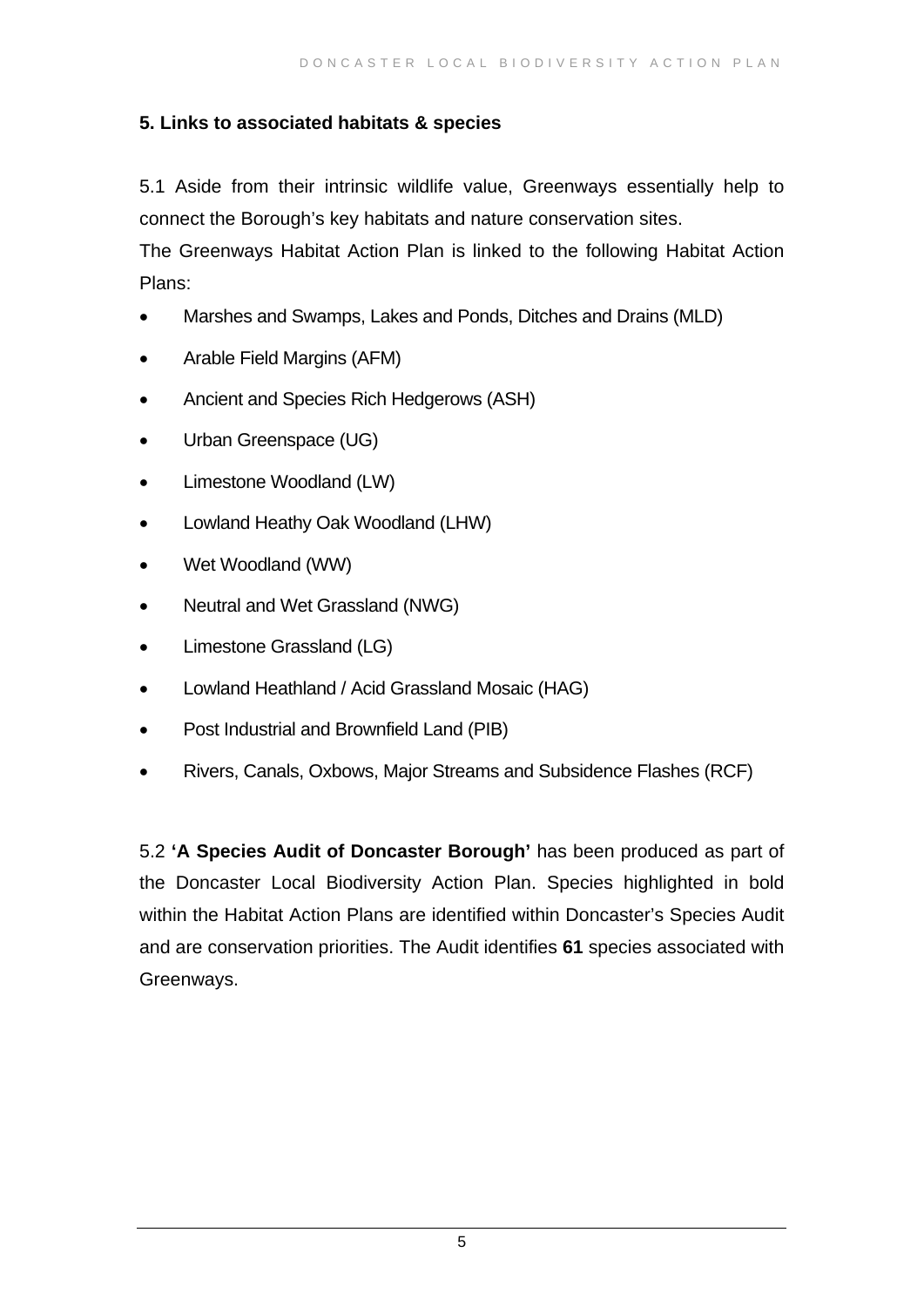#### **6. Current factors causing loss or decline**

6.1 Wildlife corridors at risk from road widening / realignment.

6.2 Some rights of way improvements have the potential to cause habitat loss or decline, if wildlife issues are overlooked or inadequately addressed.

6.3 4x4 off-roading.

6.4 Illegal motorcycling.

6.5 Neglect or inappropriate management.

6.6 Development causing the loss of greenways or disconnecting them from the wider network.

6.7 Development close to greenway boundaries and boundary encroachment.

6.8 Mineral extraction on old railway embankments.

6.9 Damage to sensitive verges, e.g. through route widening and the hard surfacing of paths and tracks.

6.10 Path surfacing with inappropriate materials for the location.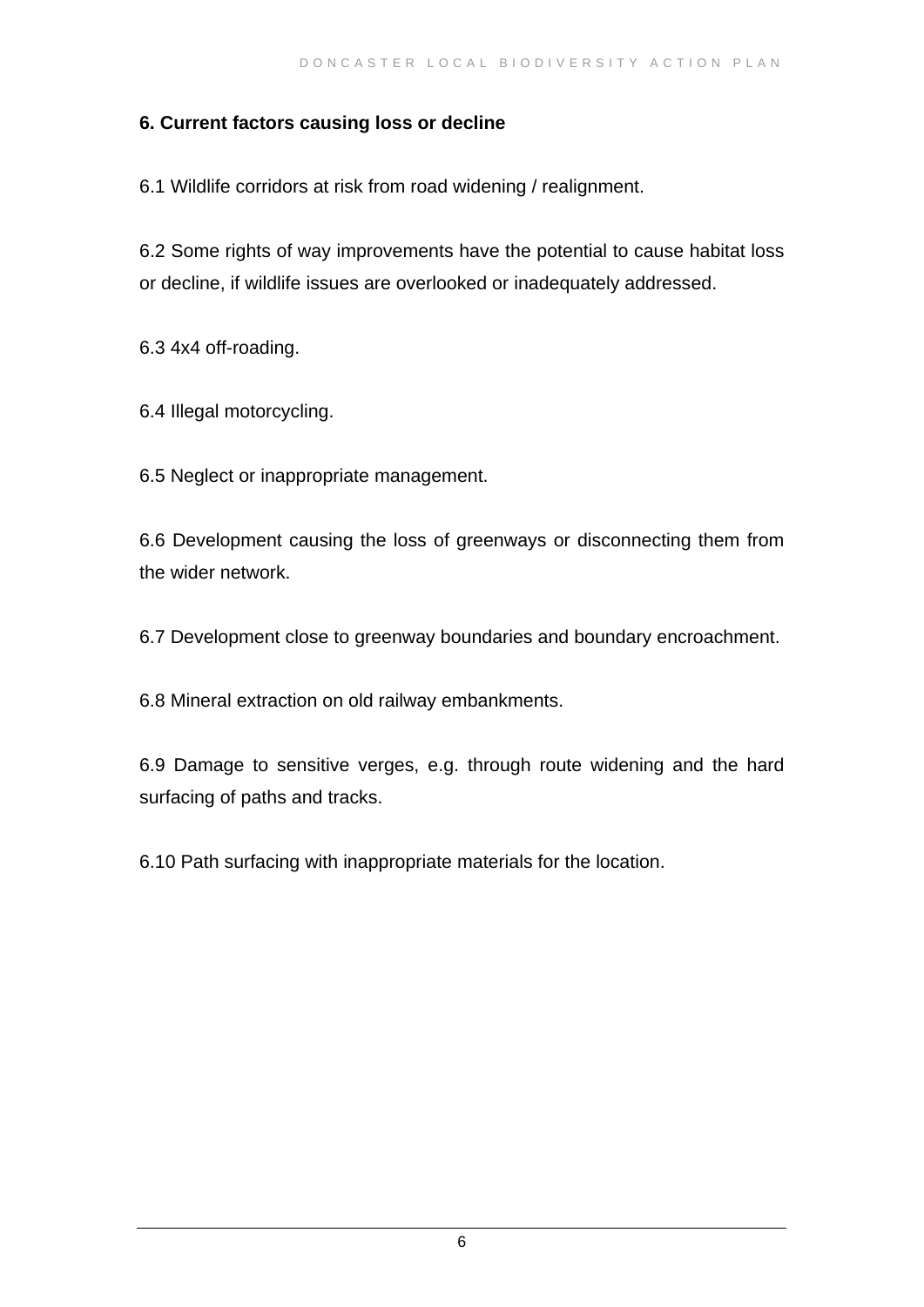#### **7. Current local action**

#### **Research & Monitoring**

7.1 Doncaster Metropolitan Borough Councils Public Rights of Way Service in partnership with colleagues from the Environmental Planning Team, Local Records Centre and Natural England's Humber to Pennines Team is proposing to undertake a series of route surveys of the green lanes within and around Fishlake and Sykehouse, to assess current condition, management requirements, biodiversity value and local landscape value.

7.2 Funding from the Big Lottery's Transforming Your Space initiative has enabled the further development of the Biological Records Centre at Doncaster Museum. The biological data collected as part of the project, particularly botanical information for local sites, species and habitats has enhanced the modern dataset. Historical biological information has also been transferred to the database.

7.3 The Doncaster Naturalists Society holds regular field meetings and has carried out detailed surveys of many of the borough's key sites and habitats. The Society routinely submit biological records to the Local Record Centre at Doncaster Museum. The Doncaster Naturalists Society has surveyed the entire stretch of hedgerow along one side of the Roman Ridge, including the associated ground flora. The Society intends to conduct surveys of greenways in the Fishlake and Sykehouse area in the near future.

#### **Communications & Publicity**

7.4 The Local Authority's Countryside Interpretation Team and Countryside Rangers regularly run guided walks along a range of Greenways and information on biodiversity is included in the presentations at such events. The Public Rights of Way Service presents up to date and informative web pages within the Doncaster Metropolitan Borough Council website. The Public Rights of Way Service has also produced a booklet entitled the 'A to Z' of PROW, providing information on issues, problems and approaches to the management of routes.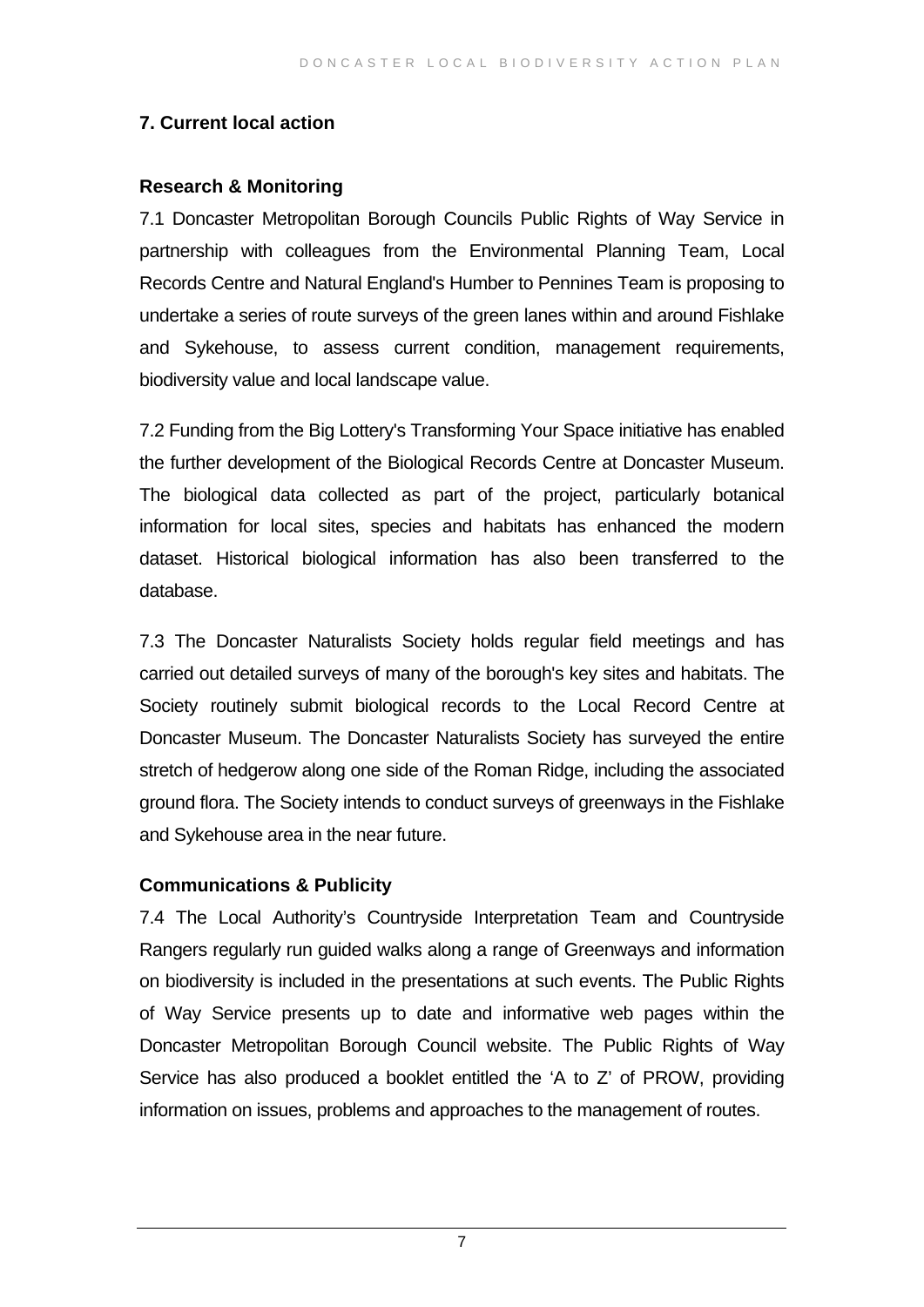#### **Safeguarding & Management**

7.5 Funding from the Big Lottery's Transforming Your Space initiative has enabled the development of a range of biodiversity initiatives, including the resurvey of the Borough's SSI's, research projects, production of site management plans and the provision of resources (equipment, educational, activity and promotional materials) to help raise awareness and encourage participation in the management and enhancement of local biodiversity.

7.6 The Roman Ridge Greenway, a roman road that is designated as a Scheduled Ancient Monument, has been identified by Doncaster Metropolitan Borough Council as a strategic leisure route. A restoration project is currently being progressed with Sustrans and other partners to restore its entire length (4.5km) and connect to Longlands Lane via a disused railway line, to give a total Greenway length of 5.4km.

#### **Advisory**

7.7 DMBC has introduced a programme of continuous professional development based on planning related issues, including 'Protected species' and 'Trees and Hedgerows'. The Environmental Planning Team has produced a suite of Supplementary Planning Documents, providing guidance on: Planning for Trees and Hedgerows, Nature, Sustainable Construction and Landscape Planning on Development Sites in Doncaster.

#### **Links to other Strategies & Plans**

7.8 Doncaster Metropolitan Borough Council's Public Rights of Way Service is currently developing its Rights Of Way Improvement Plan. The production of this plan is a requirement under the Countryside and Rights of Way Act 2000. This document will provide a strategic and thematic overview to the management and development of the public rights of way network across the Borough, with a particular emphasis on meeting the needs of local people. The Plan will include some direction on the conservation and enhancement of biodiversity along rights of way.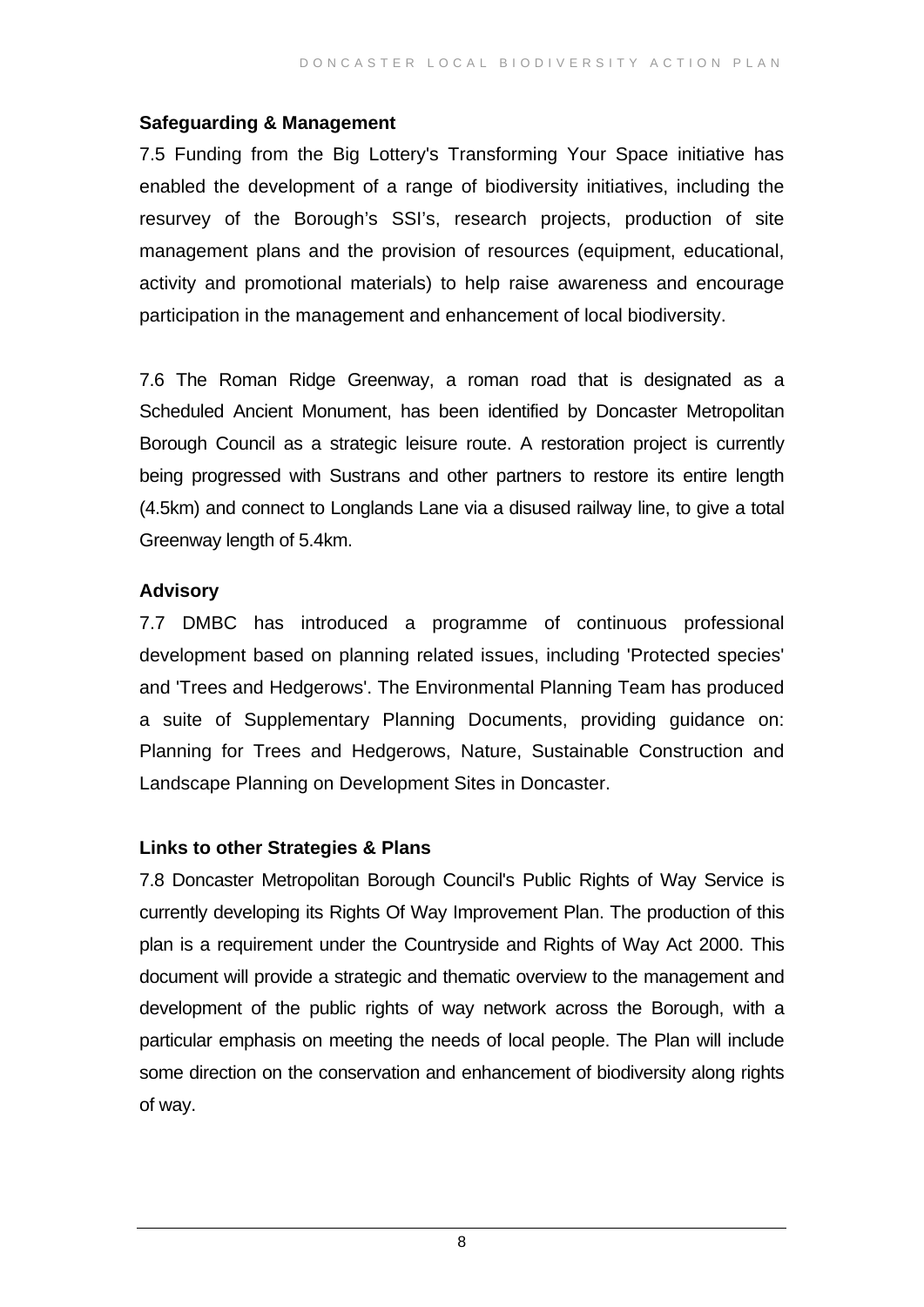7.9 The Don Gorge Strategic Management Plan has been produced on behalf of the Don Gorge Strategic Partnership, a body of key organisations and stakeholders active in the Don Gorge. The Plan includes a series of time framed action plans for key issues including; visitor management, access and recreation; geological, biological, archaeological and heritage interest; management of the river and banks; and species and habitat management.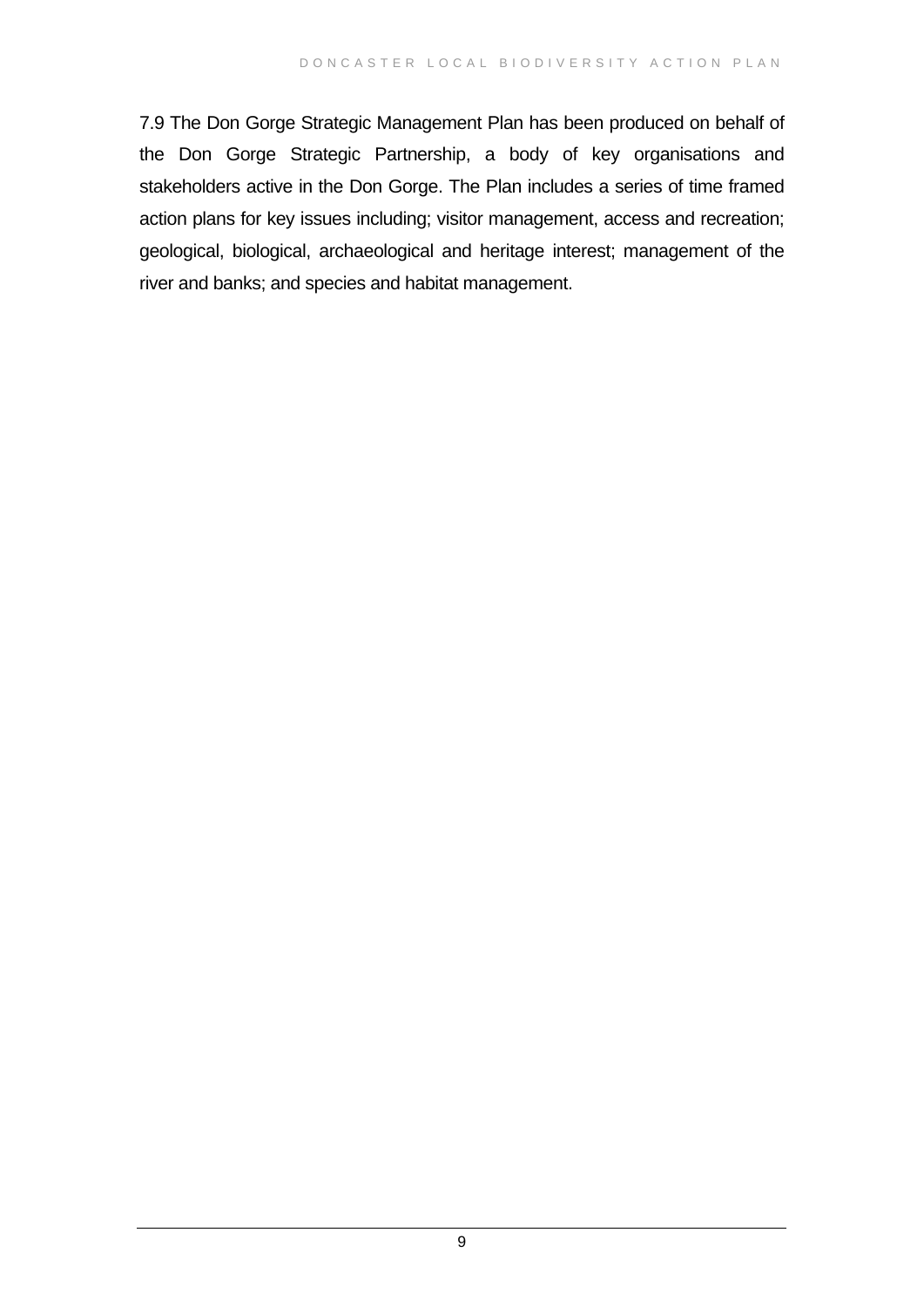### **8. Objectives, targets & proposed Actions**

#### **Please refer also to the Generic Actions in the LBAP Introduction & Overview document**

| Objective           | <b>Target</b> | Ref | <b>Action</b>                           | <b>Lead Partners</b> | <b>Costs</b> | Category       |
|---------------------|---------------|-----|-----------------------------------------|----------------------|--------------|----------------|
| 1) To ensure the    | Continuous.   | 1.1 | Prevent depletion of Greenways          | DMBC, Natural        | Staff costs  | Advisory/      |
| protection and      |               |     | resulting from development and/ or      | England (NE)         |              | Safeguarding & |
| maintenance of      |               |     | the delivery of statutory functions by: |                      |              | Management     |
| existing Greenways. |               |     |                                         |                      |              |                |
|                     |               |     | 1) Having regard to the protection and  |                      |              |                |
|                     |               |     | enhancement of habitats when            |                      |              |                |
|                     |               |     | considering the allocation of sites, in |                      |              |                |
|                     |               |     | line with the approach set out in PPS9  |                      |              |                |
|                     |               |     | and the priorities set out in the LBAP. |                      |              |                |
|                     |               |     |                                         |                      |              |                |
|                     |               |     | 2) Having regard to the assessment,     |                      |              |                |
|                     |               |     | retention and enhancement of habitat    |                      |              |                |
|                     |               |     | types when formulating and making       |                      |              |                |
|                     |               |     | Development Control Policies and        |                      |              |                |
|                     |               |     | decisions, in line with the approach    |                      |              |                |
|                     |               |     | set out in PPS9 and the priorities set  |                      |              |                |
|                     |               |     | out in the LBAP.                        |                      |              |                |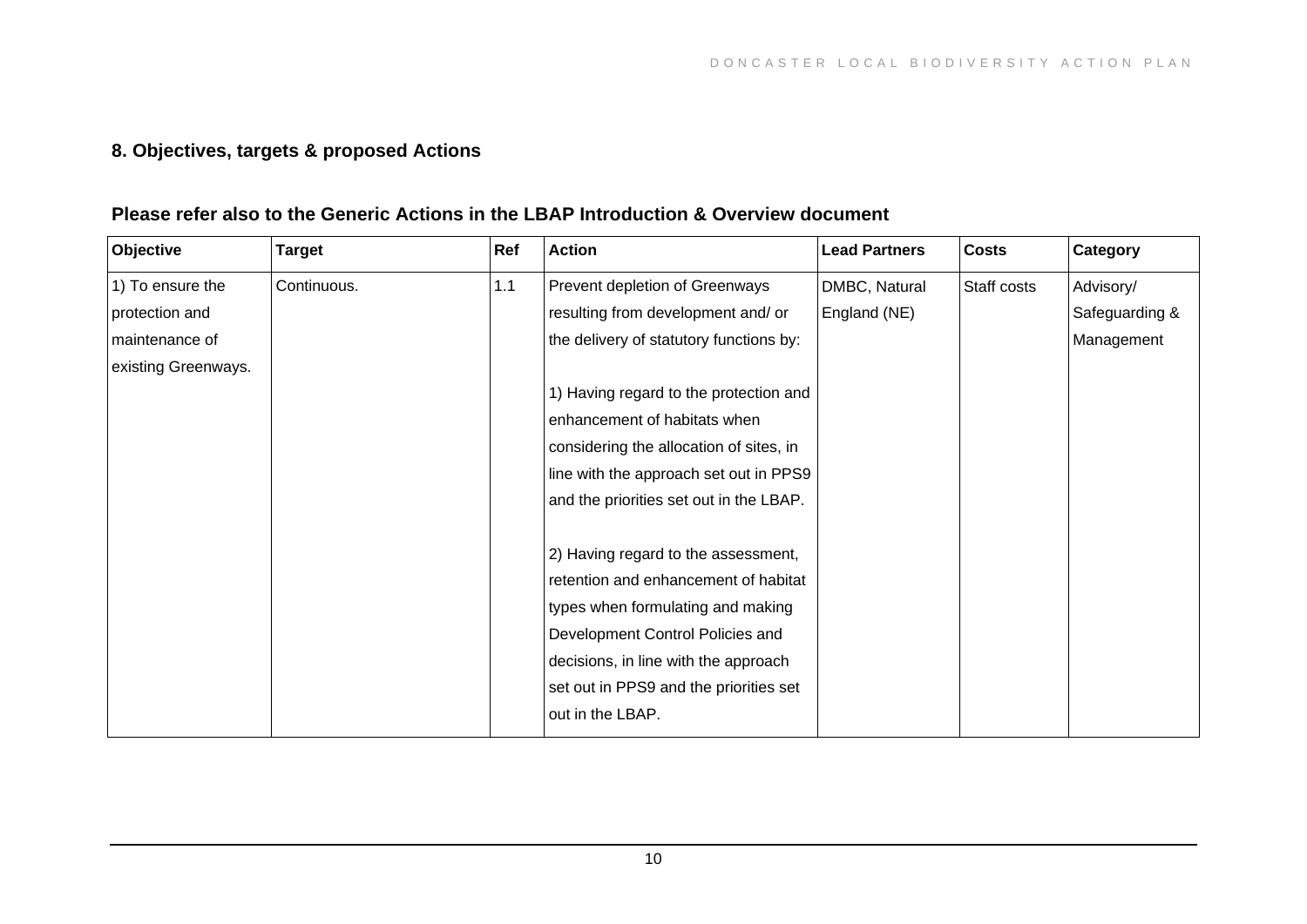| Objective | <b>Target</b> | Ref | <b>Action</b>                           | <b>Lead Partners</b> | <b>Costs</b> | Category |
|-----------|---------------|-----|-----------------------------------------|----------------------|--------------|----------|
|           |               |     | 3) Providing advice to Development      |                      |              |          |
|           |               |     | Control and Developers on               |                      |              |          |
|           |               |     | appropriate types of survey i.e.        |                      |              |          |
|           |               |     | ecological and/or hydrological, the     |                      |              |          |
|           |               |     | interpretation of survey results and    |                      |              |          |
|           |               |     | methods of incorporating habitat        |                      |              |          |
|           |               |     | retention and enhancement into          |                      |              |          |
|           |               |     | development proposals (for both         |                      |              |          |
|           |               |     | designated sites and non-designated     |                      |              |          |
|           |               |     | features of biodiversity value, as      |                      |              |          |
|           |               |     | identified in the LBAP.                 |                      |              |          |
|           |               |     |                                         |                      |              |          |
|           |               |     | 4) Having regard to the priorities set  |                      |              |          |
|           |               |     | out in the BAP in the interpretation of |                      |              |          |
|           |               |     | UDP/LDF policies (and any supporting    |                      |              |          |
|           |               |     | SPGs/SPDs).                             |                      |              |          |
|           |               |     |                                         |                      |              |          |
|           |               |     | 5) Providing technical advice on the    |                      |              |          |
|           |               |     | severity, implications and nature of    |                      |              |          |
|           |               |     | suspected breaches in planning          |                      |              |          |
|           |               |     | control (either conditions or           |                      |              |          |
|           |               |     | unauthorised development).              |                      |              |          |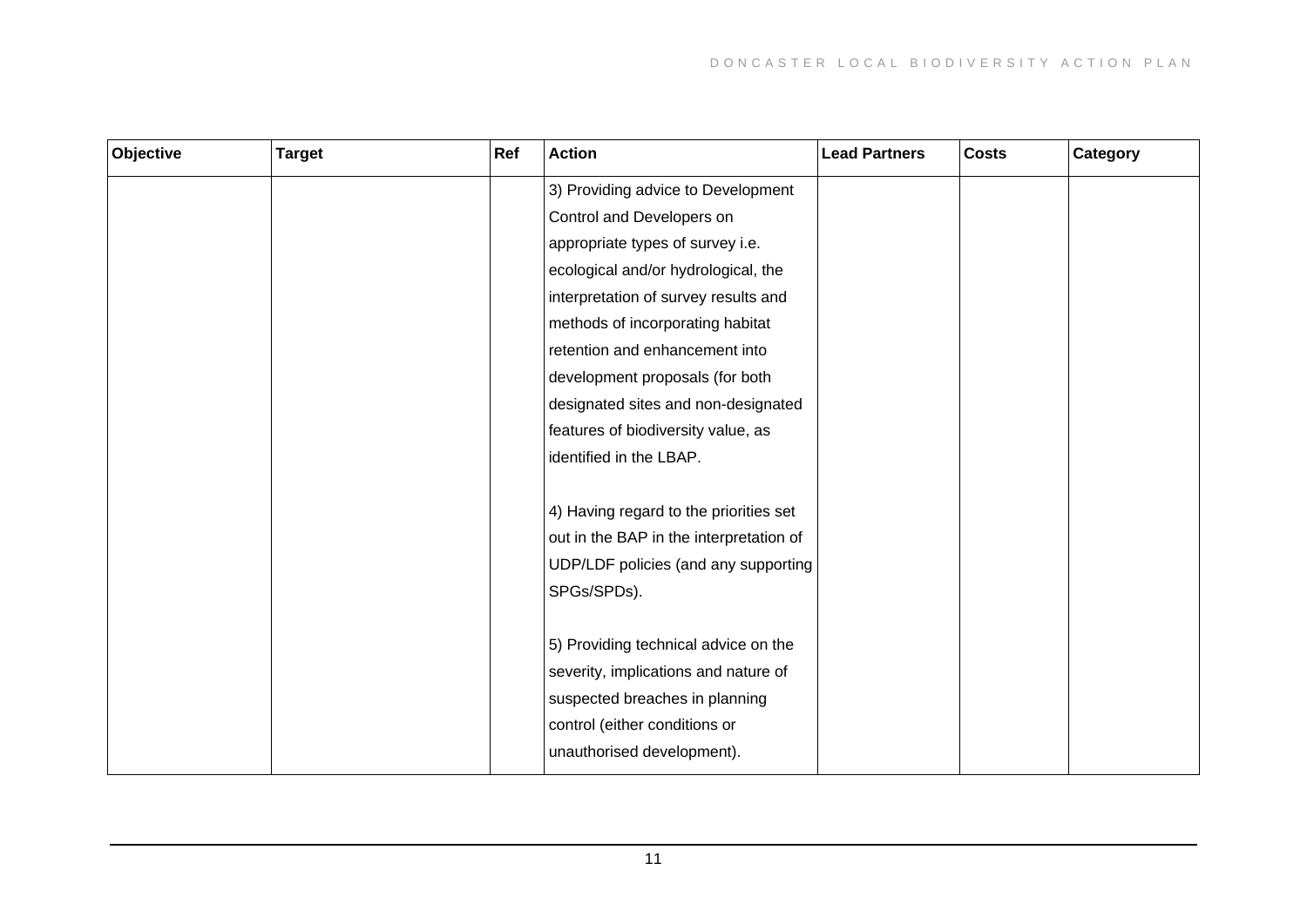| Objective | <b>Target</b> | Ref | <b>Action</b>                          | <b>Lead Partners</b>  | <b>Costs</b>  | Category               |
|-----------|---------------|-----|----------------------------------------|-----------------------|---------------|------------------------|
|           |               |     | 6) Awarding appropriate site           |                       |               |                        |
|           |               |     | protection through designation, based  |                       |               |                        |
|           |               |     | upon routine environmental             |                       |               |                        |
|           |               |     | monitoring and assessment.             |                       |               |                        |
|           |               |     | 7) Ensuring that all Partners and      |                       |               |                        |
|           |               |     | relevant landowners, service           |                       |               |                        |
|           |               |     | providers and operational contractors  |                       |               |                        |
|           |               |     | are informed of the existence and      |                       |               |                        |
|           |               |     | importance of Greenways (both          |                       |               |                        |
|           |               |     | designated and non-designated sites).  |                       |               |                        |
|           | Continuous.   | 1.2 | Continue to collect and maintain up-   | DMBC, NE,             | Staff costs   | <b>Future Research</b> |
|           |               |     | to-date, standardised, biological data | Doncaster             | and volunteer | & Monitoring           |
|           |               |     | using the Museum's Local Record        | Naturalists' Society  | time. Other   |                        |
|           |               |     | Centre. Promote and initiate           | (DNS), Yorkshire      | costs to be   |                        |
|           |               |     | appropriate management, monitoring     | <b>Wildlife Trust</b> | evaluated     |                        |
|           |               |     | and the exchange of environmental      | (YWT)                 |               |                        |
|           |               |     | data, to ensure the maximum level of   |                       |               |                        |
|           |               |     | site protection is awarded and habitat |                       |               |                        |
|           |               |     | condition is maintained.               |                       |               |                        |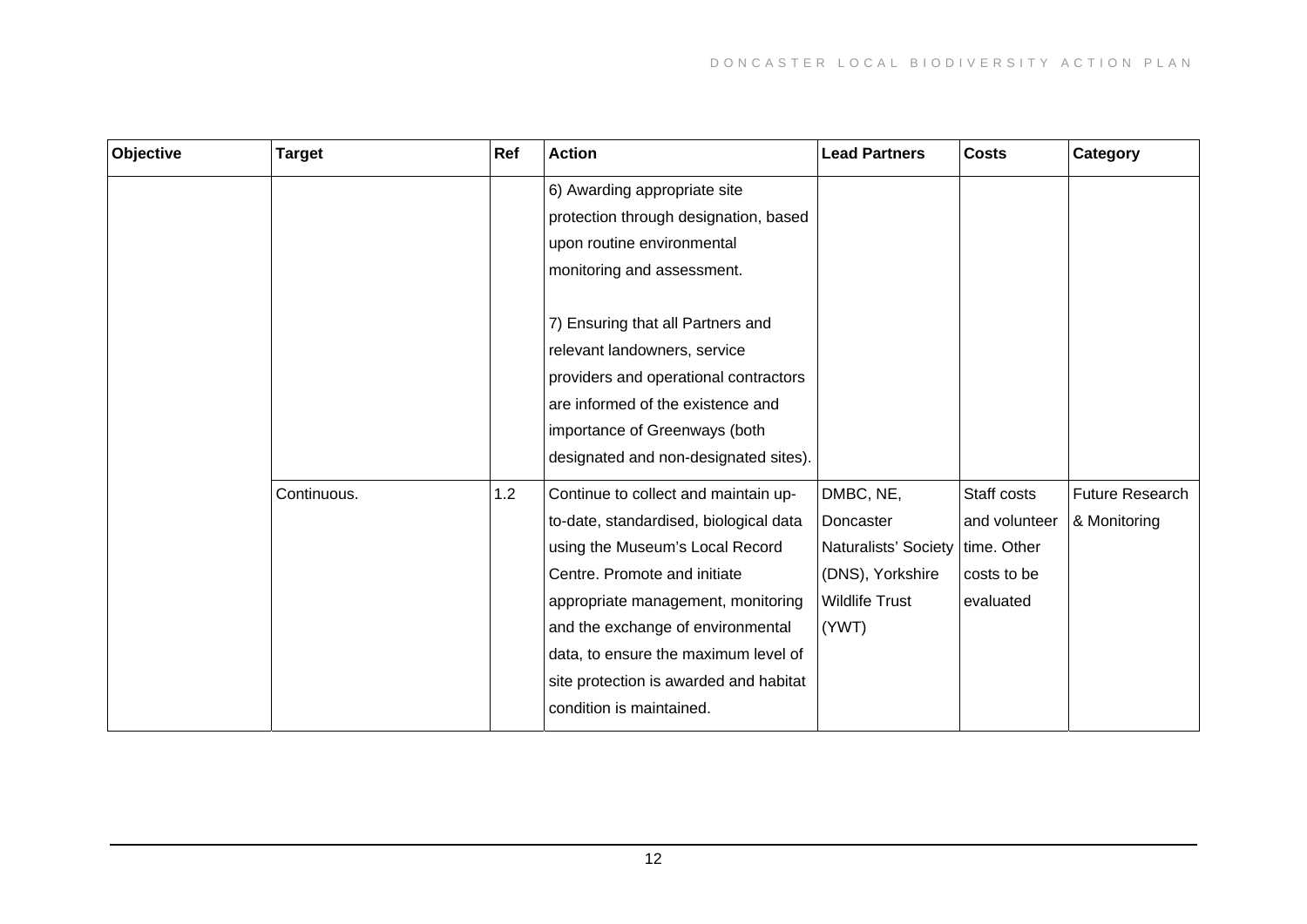| Objective                                                                                                      | Target                                                              | Ref | <b>Action</b>                                                                                                      | <b>Lead Partners</b>                                                      | <b>Costs</b>                          | Category                                 |
|----------------------------------------------------------------------------------------------------------------|---------------------------------------------------------------------|-----|--------------------------------------------------------------------------------------------------------------------|---------------------------------------------------------------------------|---------------------------------------|------------------------------------------|
| 2) To restore<br>degraded greenways<br>sites and ensure<br>appropriate<br>management of<br>existing greenways. | By 2008.                                                            | 1.3 | <b>Expand DMBC's Environmental</b><br>Planning protected species protocol to<br>include LBAP habitats and species. | <b>DMBC</b>                                                               | Staff costs                           | Advisory                                 |
|                                                                                                                | Continuous.                                                         | 1.4 | Reduce the misuse by motorised<br>vehicles on greenways. Prioritising<br>those with sensitive ground flora.        | SY Police, DMBC                                                           | £860 for<br>regular ranger<br>patrols | Safeguarding &<br>Management             |
|                                                                                                                | Continuous.                                                         | 1.5 | Ensure that maintenance is<br>appropriately timed for wildlife, e.g.<br>nesting birds and wild flower seeding.     | <b>DMBC</b>                                                               | Negligible                            | Species<br>Management &<br>Protection    |
|                                                                                                                | New biodiversity initiatives on<br>5 route ways by 2010.            | 2.1 | Investigate historic route ways for<br>opportunities to manage and enhance<br>for higher biological diversity.     | DNS, DMBC                                                                 | Staff costs &<br>volunteer time       | Future Research<br>& Monitoring          |
|                                                                                                                | km of replacement species<br>rich hedgerow on greenways<br>by 2008. | 2.2 | Restoration of species rich hedgerows<br>along greenways where hedgerows<br>have been lost.                        | NE, Farming &<br><b>Wildlife Advisory</b><br>Group (FWAG),<br><b>DMBC</b> | £30,000                               | <b>Habitat Creation</b><br>& Restoration |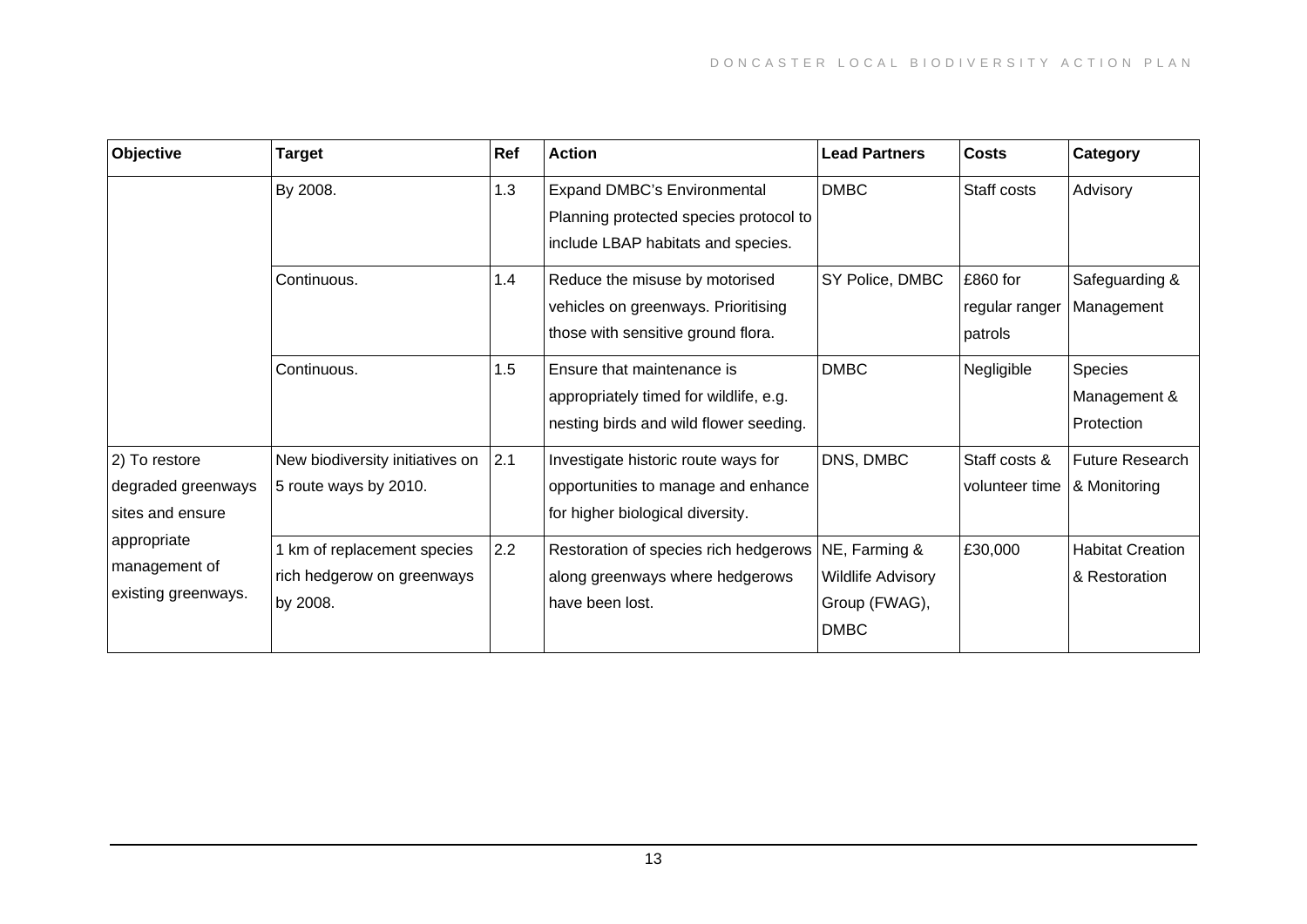| 2.3<br>DMBC, NE,<br>5 sites by 2010.<br>Identify all greenways where Priority<br>To be<br><b>Species</b><br>FWAG, Private<br>Species are known to be present and<br>evaluated | Management &            |
|-------------------------------------------------------------------------------------------------------------------------------------------------------------------------------|-------------------------|
| implement appropriate specialist<br>landowners<br>Protection                                                                                                                  |                         |
| management schemes to benefit                                                                                                                                                 |                         |
| these species.                                                                                                                                                                |                         |
| 3.1<br>Species<br>3) To create 6.5 km of Continuous.<br>Where new greenways are developed<br>DMBC, private<br>Staff costs                                                     |                         |
| Protection &<br>or existing routes improved, minimise<br>landowners<br>new/restored                                                                                           |                         |
| any detrimental environmental impact.<br>Management<br>greenways.                                                                                                             |                         |
| All new greenway schemes to include<br>New greenways                                                                                                                          |                         |
| should be linked to<br>an ecological assessment, identifying                                                                                                                  |                         |
| and mitigating for important species of<br>existing greenways or                                                                                                              |                         |
| other sites of nature<br>flora and fauna.                                                                                                                                     |                         |
| conservation<br>£2,000<br>50 metres of new species rich<br>3.2<br>DMBC, Private<br>Where new greenways are developed                                                          | <b>Habitat Creation</b> |
| importance.<br>hedgerow on new greenways.<br>encourage the planting of species rich<br>landowners<br>& Restoration                                                            |                         |
| hedgerows where appropriate, using                                                                                                                                            |                         |
| locally sourced material.                                                                                                                                                     |                         |
| 3.3<br><b>DMBC</b><br>Continuous.<br>Staff costs<br>Species<br>All greenways to be planted/seeded                                                                             |                         |
| with native species, unless a                                                                                                                                                 | Management &            |
| Protection<br>landscape design justification is                                                                                                                               |                         |
| agreed.                                                                                                                                                                       |                         |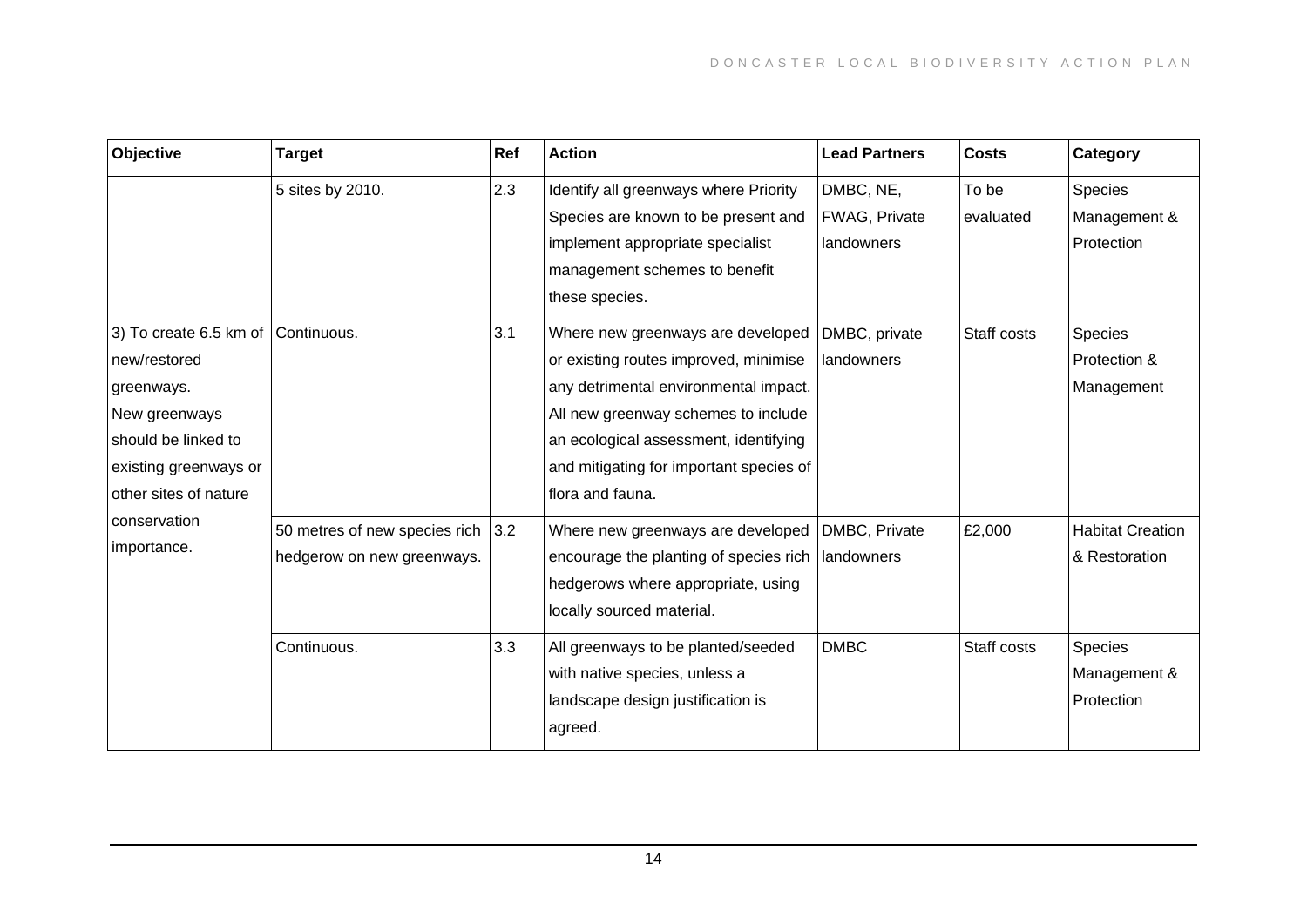| Objective | Target                                          | Ref | <b>Action</b>                                                                                                                                                | <b>Lead Partners</b>                                | <b>Costs</b>                           | Category                                                                   |
|-----------|-------------------------------------------------|-----|--------------------------------------------------------------------------------------------------------------------------------------------------------------|-----------------------------------------------------|----------------------------------------|----------------------------------------------------------------------------|
|           | 5 new 'linkage' greenways by<br>2010.           | 3.4 | Encourage the development of new<br>greenways to connect to restoration<br>sites with recreational route ways and<br>other wildlife sites.                   | <b>DMBC</b>                                         | 5.5 km at a<br>cost of £1.5<br>million | Safeguarding &<br>Management/<br><b>Habitat Creation</b><br>& Restoration  |
|           | 1km of new habitat linking<br>greenway by 2010. | 3.5 | Promote greenway linkage between<br>green spaces, woodlands and new<br>planting areas, in particular the<br>footpath link from Lakeside to Potteric<br>Carr. | DMBC, YWT,<br>developers                            | Negligible                             | Policy and<br>legislation/<br>Advisory                                     |
|           | Continuous.                                     | 3.6 | Work with other local authorities in a<br>regional context to create new<br>regional links.                                                                  | NE, DMBC, Other<br>local authority<br>LBAP partners | Staff costs                            | Communications<br>& Publicity/<br><b>Habitat Creation</b><br>& Restoration |
|           | Linear SSIs increased by<br>0.5km by 2010.      | 3.7 | Identify Linear SSI's and investigate<br>the potential for linking sites by further<br>greenway development.                                                 | <b>DMBC</b>                                         | Staff costs                            | Safeguarding &<br>Management/<br><b>Habitat Creation</b><br>& Restoration  |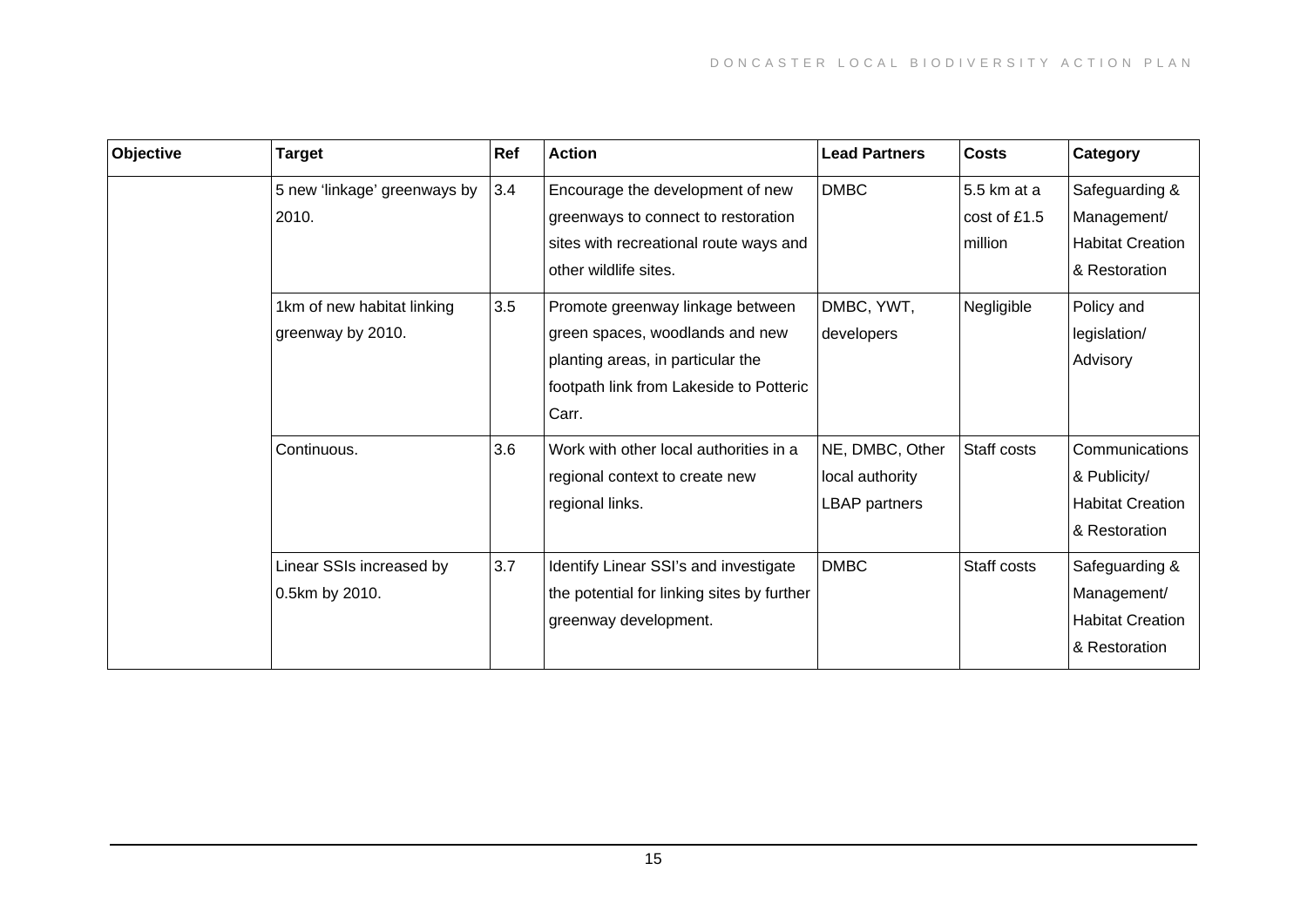| Objective               | <b>Target</b>                                             | Ref | <b>Action</b>                                                                                     | <b>Lead Partners</b> | Costs       | Category                      |
|-------------------------|-----------------------------------------------------------|-----|---------------------------------------------------------------------------------------------------|----------------------|-------------|-------------------------------|
| 4) Raise public         | leaflet produced by 2009.                                 | 4.1 | Raise public awareness of the nature                                                              | DMBC, YWT,           | £1500       | Communications                |
| awareness of the        |                                                           |     | conservation value of greenways.                                                                  | l Ramblers           |             | & Publicity                   |
| importance and          |                                                           |     |                                                                                                   | Association, local   |             |                               |
| special characteristics |                                                           |     |                                                                                                   | walking groups       |             |                               |
| of greenways.           | Continuous.                                               | 4.2 | Encourage the appreciation of wildlife<br>on greenways as part of a programme<br>of guided walks. | <b>DMBC</b>          | Staff costs | Communications<br>& Publicity |
|                         | New wildlife interpretation<br>boards at 2 sites by 2009. | 4.3 | Provide interpretation on wildlife value<br>of greenways on selected routes.                      | <b>DMBC</b>          | £7000       | Advisory                      |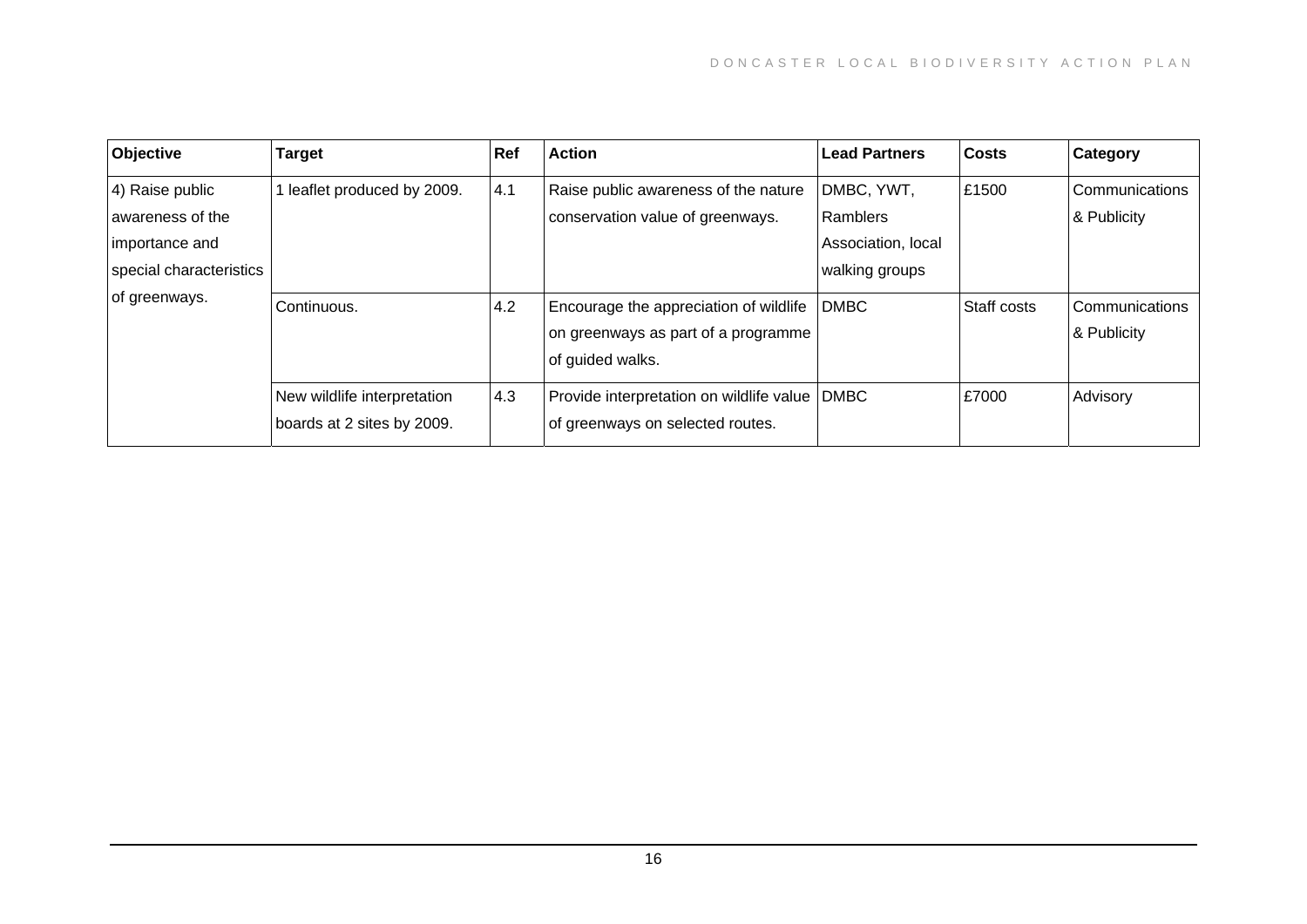#### **9. Indicative Habitat distribution & Opportunities map**

The map for Greenways has been compiled using information about publicly accessible routes and are split into the following types:

- ÷, Bridleways
- Byways ÷.
- Footpaths  $\sim$
- $\mathbf{r}$ TPT / Doncaster Greenway
- DEFRA Stewardship
- Other

Privately maintained routes are not shown on the map.